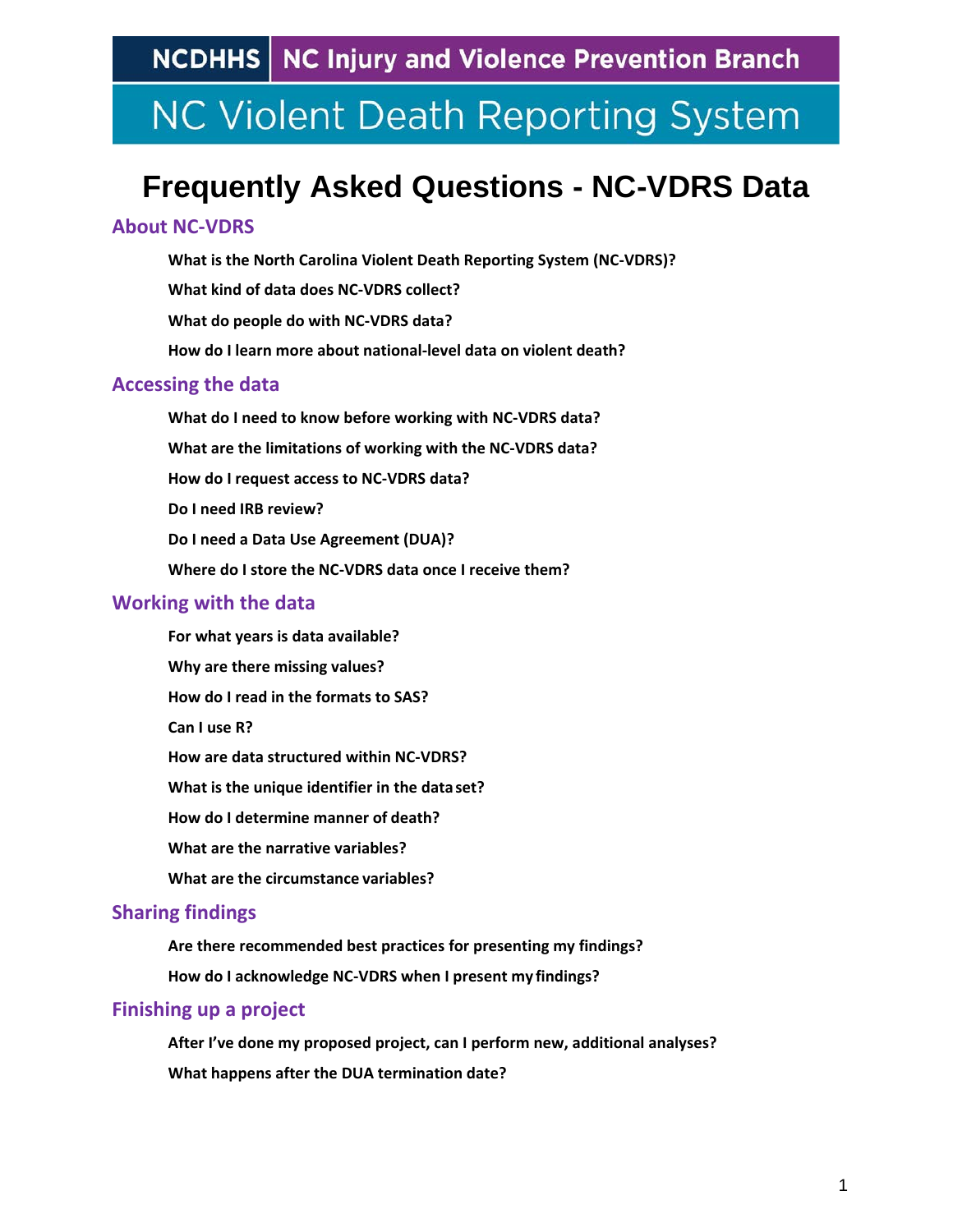# **NC Violent Death Reporting System**

### *About NC-VDRS*

#### <span id="page-1-0"></span>**What is the North Carolina Violent Death Reporting System (NC-VDRS)?**

The North Carolina Violent Death Reporting System (NC-VDRS) is a population-based, public health reporting system that captures information on violent deaths including homicides, suicides, unintentional firearm deaths, deaths from legal intervention (excluding death penalty executions), and deaths for which the intent and cause are undetermined. To the extent such information is available, NC-VDRS includes information on the victim, suspect(s), weapons, and the circumstances surrounding the fatality. These data are assembled by abstractors from three different sources including law enforcement records, death certificates, and Medical Examiner's records. The National Violent Death Reporting System (NVDRS) is coordinated by the United States Centers for Disease Control and Prevention (CDC), using data collected at the state-level and contributed by participating states.

### <span id="page-1-1"></span>**What kind of data does NC-VDRS collect?**

NC-VDRS uses a novel approach to injury surveillance, drawing from three primary data sources:

- 1. Law enforcement records, which can provide information on what happened before the death, including the circumstances surrounding the violent event, potential relationships between the suspect and victim, and the weapons used to commit the act of violence.
- 2. Medical Examiner's records, which provide information which was collected after the death, including information about wounds, weapons, and toxicology results.
- 3. Death certificates, which provide demographic information, including the victim's age, sex, and race/ethnicity.

A team of trained professional abstractors review information from these primary data sources, code abstracted information using an abstraction methodology developed by the CDC, draft written narratives, and enter data generated during the abstraction process into NC-VDRS and into the national system, NVDRS.

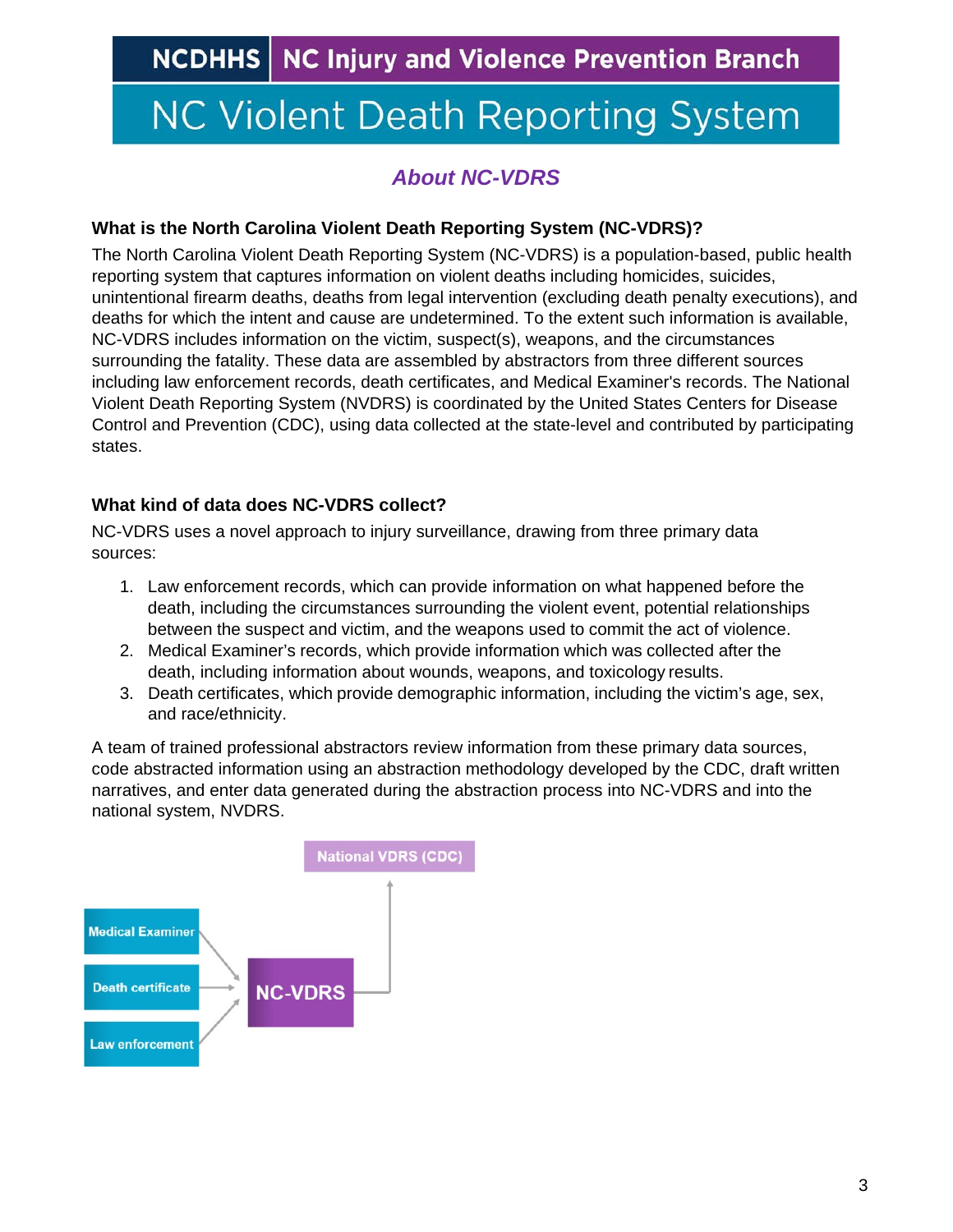# **NC Violent Death Reporting System**

#### **What do people do with NC-VDRS data?**

The North Carolina Department of Health and Human Services (NC DHHS), Division of Public Health (DPH) uses NC-VDRS data to monitor trends in violent death across the state. NC DPH produces annual reports and factsheets on specific issues and special populations, which are available on the NC- VDR[S website.](https://www.injuryfreenc.ncdhhs.gov/DataSurveillance/ViolentDeathData.htm) Local health departments often use these data to inform planning efforts around violence prevention and safety. Community-based organizations and non-profits also use NC-VDRS reports and factsheets to inform local program planning, and advocacy efforts.. Researchers use NC-VDRS data to study trends in violent deaths, to examine risk factors, and to identify vulnerable populations within North Carolina. For more information on existing projects that have been completed using NC-VDRS data, please see our [Selected Projects List.](https://www.injuryfreenc.ncdhhs.gov/DataSurveillance/NC-VDRS-SelectedProjectsUsing-NCVDRS-Data.pdf)

### <span id="page-2-0"></span>**How do I learn more about national-level data on violent death?**

The CDC maintains a website called the Web-based Injury Statistics Query and Reporting System (WISQARS). It is an online, interactive database that provides national-level data on fatal and nonfatal injury, violent death, and the cost of injury. <http://www.cdc.gov/injury/wisqars/index.html>

In addition, a national Restricted Access Data (RAD) file can be obtained from CDC for all states participating in the CDC VDRS program.<https://www.cdc.gov/violenceprevention/nvdrs/RAD.html>

## *Accessing the data*

### <span id="page-2-2"></span><span id="page-2-1"></span>**What do I need to know before working with NC-VDRS data?**

Consult the NC-VDRS [General Use Dataset Codebook](https://www.injuryfreenc.ncdhhs.gov/DataSurveillance/NC-VDRS-GeneralUseDatasetCodebook.pdf) for information on our General-Use Dataset before undertaking a project using NC- VDRS data. In many cases, the General-Use Dataset will contain the fields necessary to answer most research questions. Researchers are also encouraged to review the Codebook to help develop good sense for which variables you are interested in working with, what those variables mean, and how they fit into your research questions. The General-Use Dataset is available as a single "flat file" that is typically victim-based.

If you are interested in accessing a tailored data set or a data set that includes variables that are not included in our General-Use Dataset, please email NC-VDRS program (scott.proescholdbell@dhhs.nc.gov or beinjuryfreenc@dhhs.nc.gov) for more information.

The NC-VDRS data are packaged for use by researchers or statisticians; if you do not have training in data management, research methodology, or statistics, then this may not be the right dataset for your project. While the General-Use Dataset is more user-friendly, please be sure that you have the proper technical capacity and/or personnel available to undertake a research project with NC-VDRS data. At the NC DPH Injury and Violence Prevention Branch, we have limited capacity for training and technical assistance.

The first thing you should do when you receive the NC-VDRS data is to try to recreate some of the analysis reported on past factsheets. This can help to check your understanding of basic variable structures and their meaning. We recommend using an older factsheet because new information about a recent violent death may emerge months after the fatality, causing shifts in more recent data.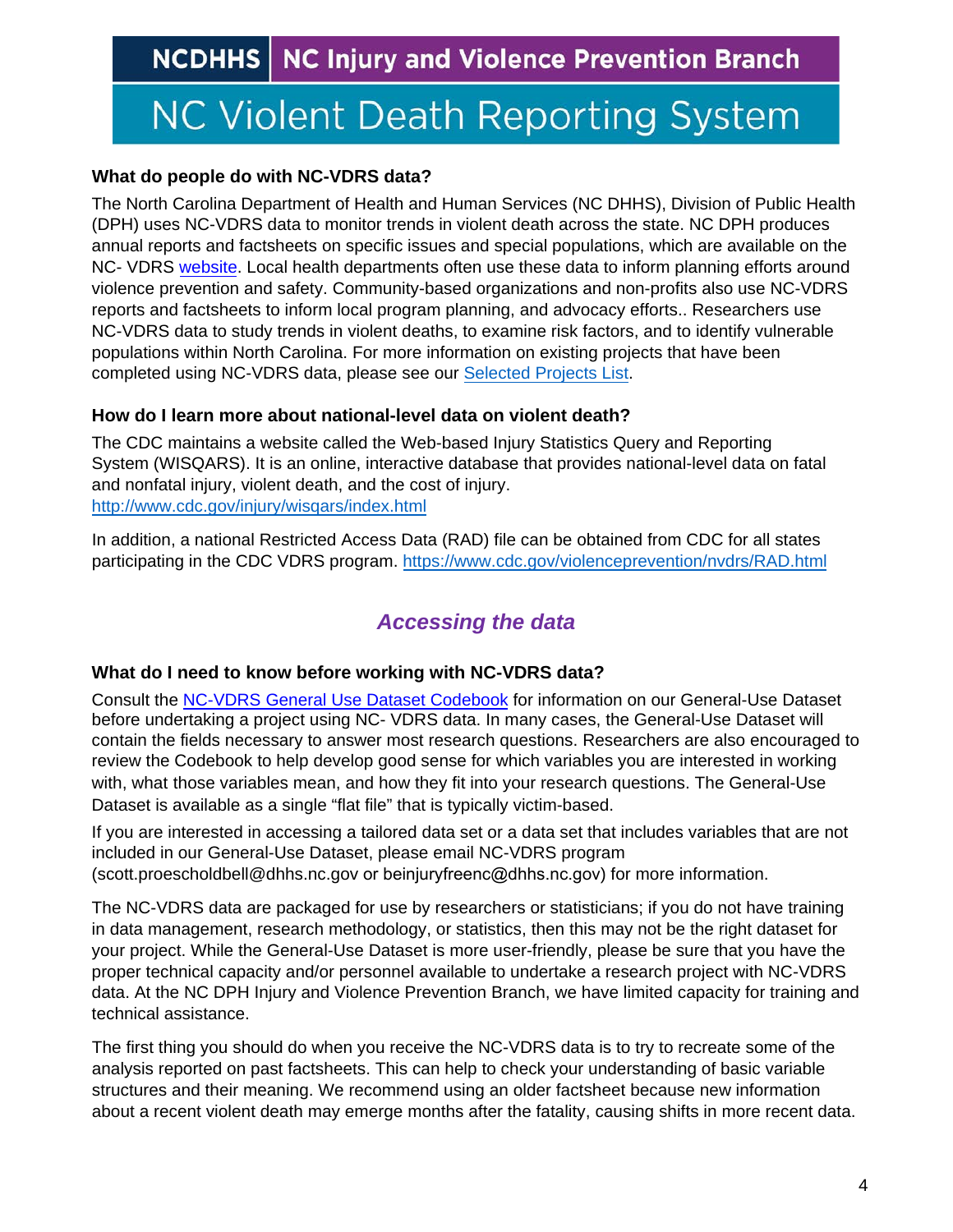# **NC Violent Death Reporting System**

Even when examining incidents from past years, there may be slight differences in the data between when the factsheet was originally created, and when the data you requested was downloaded. Make sure the descriptive statistics you run are at least close to what is reported on your chosen factsheet.

#### <span id="page-3-0"></span>**What are the limitations of working with the NC-VDRS data?**

There are a number of limitations with this dataset.

- The context and circumstances of a death may not be known or available for some cases. This may be due to sparse or preliminary reporting in the sourcedocuments or there may simply be few facts available on the case, in general.
- Toxicology testing is not performed on all people who die from a violent death and, as such, some of these data will be missing.
- Mental and physical health variables are often based on information reported by people who knew the victim personally and reported this information to law enforcement. This information is not usually taken from health care professionals or official medical records.
- Some variables have higher levels of missing data (e.g., census tract and block, firearm information, survival time, sexual orientation).
- There is a substantial delay from when a violent death occurs to when it is captured and reported in NC-VDRS. The NC-VDRS system does not include information about open law enforcement investigations, so there may be a time lag before final information about a case can be reviewed, abstracted and coded, and added to our system.

### <span id="page-3-1"></span>**How do I request access to NC-VDRS data?**

For researchers seeking access to NC-VDRS data:

- 1. Reach out to NC-VDRS [program](http://scott.proescholdbell@dhhs.nc.gov) about your potential project(s).
- 2. If NC-VDRS line level data are still needed, complete Data Request Form and submit to the NC-VDRS program via e-mail.
- 3. The information provided in your Data Request Form is used to populate DPH's standard Data Use Agreement (DUA). Once the DUA is finalized, it will be circulated for signatures.
- 4. Once signed, a fully executed DUA exists, and data can be shared.

In some circumstances, it may be more appropriate to request aggregate statistics over email from DPH instead of getting access to the dataset itself. This can be discussed with the NC-VDRS program staff and the requestor on a case-by-case basis.

<span id="page-3-2"></span>Requests from media outlets should be referred to the Department's Communications Office at [news@dhhs.nc.gov.](mailto:news@dhhs.nc.gov)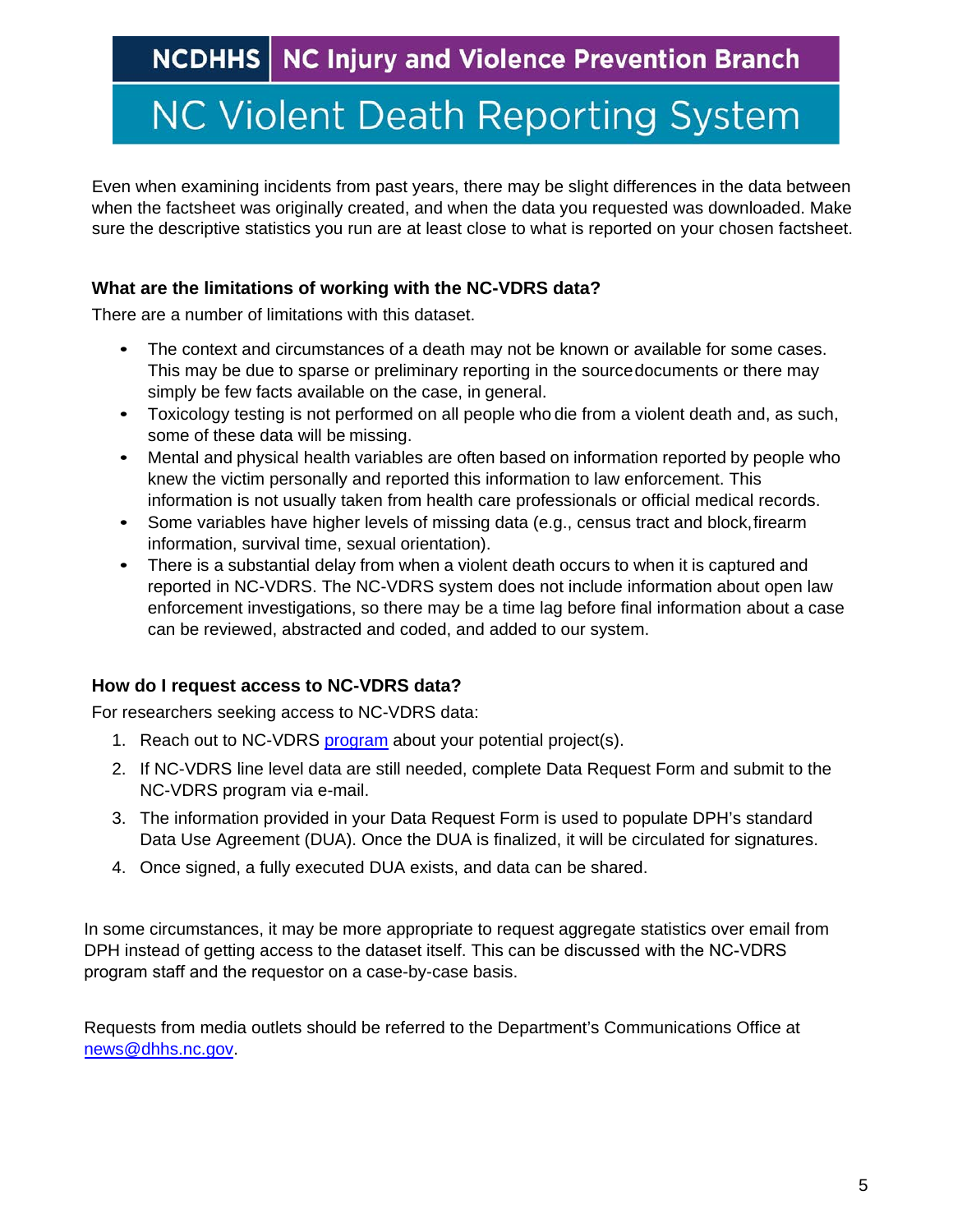# **NC Violent Death Reporting System**

### **Do I need IRB review?**

Researchers seeking to use NC-VDRS data should obtain review of their project from an institutional review board (IRB) that has jurisdiction to review the researchers' project and in accordance with their institution's policies.

### <span id="page-4-0"></span>**Where do I store the NC-VDRS data once I receive them?**

Data should be password protected and stored on a secure server or machine at all times. The entire hard drive where the data are stored should be encrypted. Pursuant to a research DUA, only personnel who are listed on the project's DUA may have access to the data.

## *Working with the data*

### <span id="page-4-2"></span><span id="page-4-1"></span>**For what years are data available?**

NC-VDRS was funded in 2003, and NC DPH has been working with the NC State Center for Health Statistics, the Office of the Chief Medical Examiner, and local law enforcement agencies to collect data on all deaths from violence that occur in North Carolina since 2004. Due to the time it takes to collect, process, and clean the data, the most recent complete data are typically available 18 months after the end of the prior calendar year.

### <span id="page-4-3"></span>**Why are there missing values?**

Some variables have high levels of missingness. Make sure to check how many missing values there are in the key variables you intend to use before running analyses. Some variables known to have less than 40% completeness include: census tract and block, firearm information (e.g., gun model, gun owner, gun stolen), survival time, sexual orientation, and external cause of injury codes. In many cases, these data are not routinely collected or documented in the three primary data sources that NC-VDRS abstractors use. Furthermore, NC-VDRS does not utilize the CDC's modules on Child Fatality Review or Intimate Partner Violence (only a minority of states do).

The variables in the General-Use Dataset tend to be fairly complete and will have lower levels of missingness because they are consistently documented and reported.

### <span id="page-4-4"></span>**How do I read in the formats to SAS?**

If you are working with the General-Use Dataset, you only need to use one format file. Read this into SAS after your initial LIBNAME statement. In the example below, we have named our library "NCVDRSlib" and told SAS to look in that library for our formatting information. Remember to replace the file pathway in the example with the pathway on your computer for the library you are using.

libname NCVDRSlib '*C:\Windows\SASuser\Documents\NCVDRSdata'*; options fmtsearch= (NCVDRSlib);

If you request variables that are not included in the general-use dataset, you may need to read in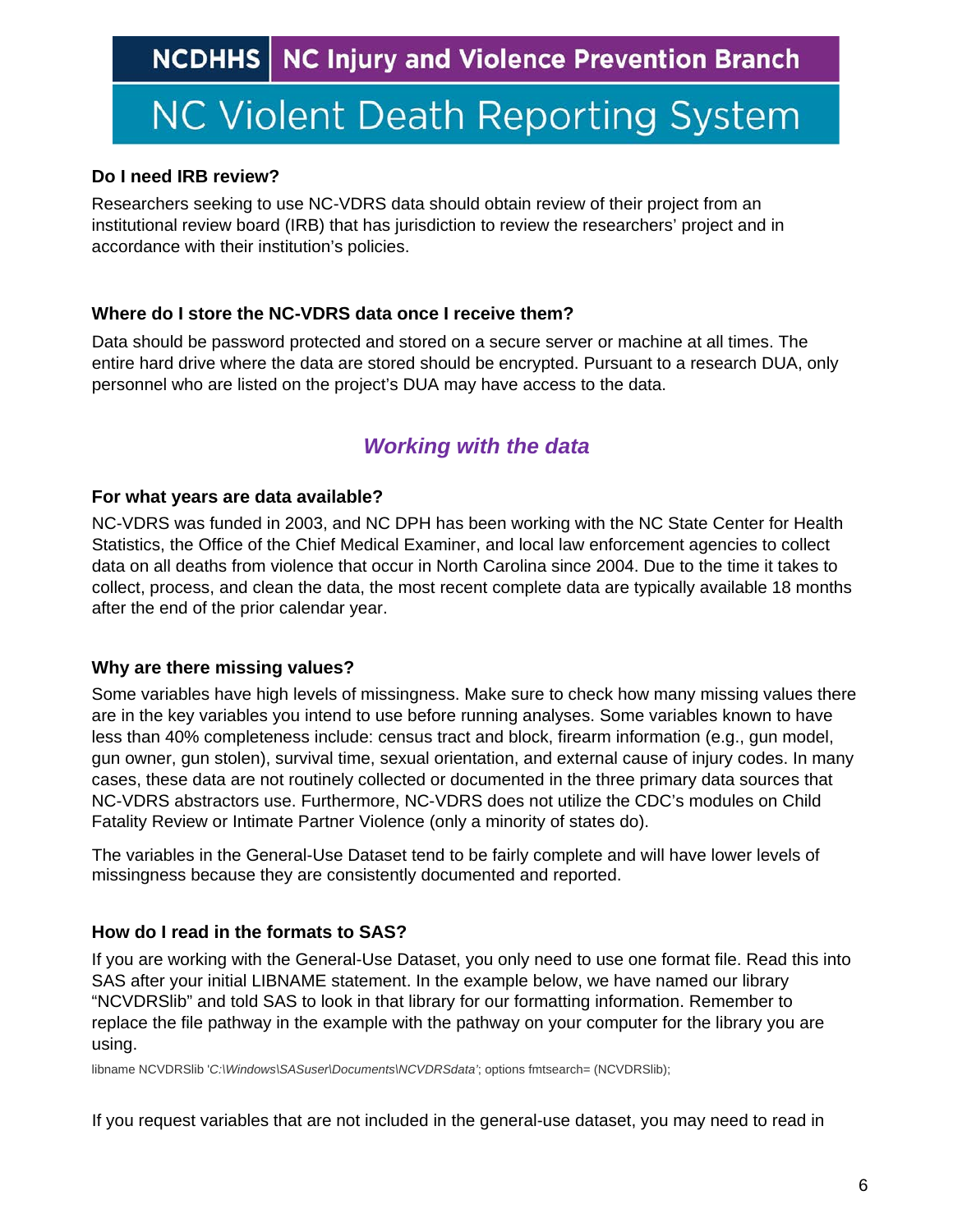# <span id="page-5-2"></span>**NC Violent Death Reporting System**

#### multiple format files within the same options statement.

options fmtsearch=(fmt.nvdrs\_formats,fmt.pdo\_2016\_formats\_64);

#### **Can I use R or other software?**

Data users can choose from several software packages besides SAS. The General-Use Datafile can be provided in a generic CVS format that can be used by most statistical software. R is an open source and increasingly popular software package. Users should use the software that they are most familiar with. Historically, NC-VDRS programs in SAS and as such, most of our technical expertise is based on SAS.

#### <span id="page-5-0"></span>**How are data structured within NC-VDRS?**

Violent incidents may involve multiple victims, suspects, and weapons. Because of this, the raw NC-VDRS data are stored within relational data tables for incident, victim, weapon, suspect, and toxicology information, allowing for information to be captured at the incident level for violent events. Unique identifiers generated by NC-VDRS are stored within each of these tables to allow information from across tables to be linked. See below for a list of unique identifiers.

If you receive multiple files, be sure to consult NC-VDRS program staff about additional documentation so that you are fully informed about the data structure and appropriate steps for linkages. When using the General-Use Datafile, some of this linkage has already been done. The General-Use Dataset is organized as a "flat file." If you imagine the dataset as a spreadsheet, each line represents the violent death of a single person. For each violent death (or on each line), there will be information on the victim, and if requested/available, some suspect and weapon data as well.

#### **What is the unique identifier in the data set?**

The variable "PersonID" is a unique numeric identifier generated by NC-VDRS for each victim or suspect. The variable "IncidentID" is a unique numeric identifier generated by NC-VDRS for each incident. There may be multiple victims or suspects associated with a single incident. For example, a mass shooting would have one IncidentID but potentially several PersonIDs. It is also possible that multiple weapons or means (including multiple drugs) would be listed as having been used in the death of a single person.

#### <span id="page-5-1"></span>**How do I determine manner of death?**

The variable **"**deathmannerabstractorlabel" records the primary manner of death (i.e. homicide, suicide, legal intervention, unintentional injury) as assigned by the data abstractor. This value is assigned based on a thorough review of all available data across several data sources. There are very few instances in which manner of death conflicts between data sources. In these situations, NC-VDRS abstractors follow the abstraction and coding methodology developed by the CDC. For more information, see the [NC-VDRS General Use Dataset Codebook.](https://www.injuryfreenc.ncdhhs.gov/DataSurveillance/NC-VDRS-GeneralUseDatasetCodebook.pdf)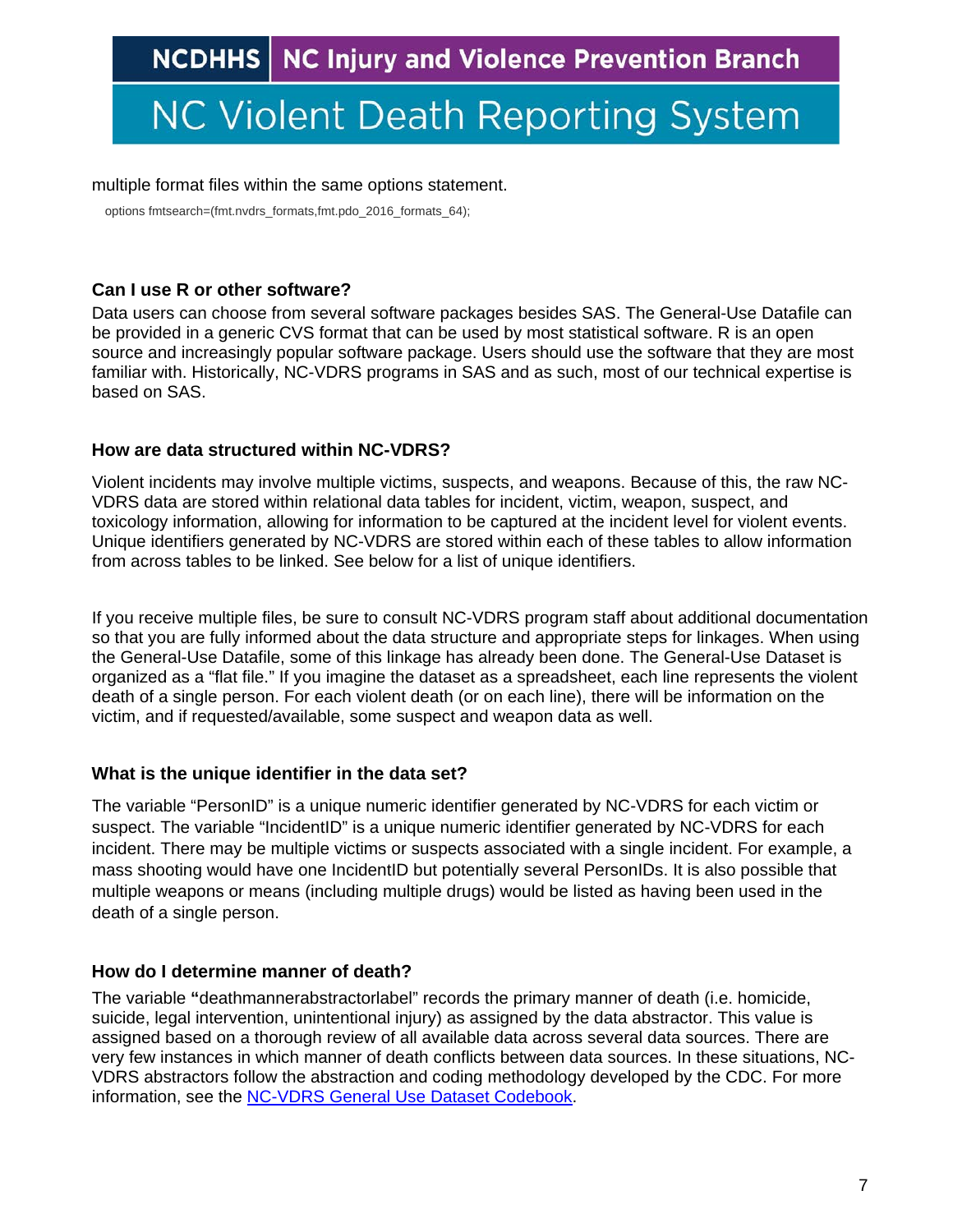# **NC Violent Death Reporting System**

#### <span id="page-6-0"></span>**What are the narrative variables?**

There are two variables that capture qualitative narratives about a violent death. Both narratives are drafted by NC-VDRS program staff based on detailed information from two similar but different sources. One narrative is based on information gathered and abstracted from the medical examiner report and the other is written based on the law enforcement report. Each source may provide different levels of detail depending on the investigative processes and priorities within those respective agencies and the partnerships between states and local agencies. Local variation in terms of completeness of information exists, too, and should be taken into account when examining or comparing narratives across jurisdictions.

Because of the variability in the primary data sources that are used to develop narratives, the narrative variables are not provided in the General-Use Dataset and must be specifically requested. These qualitative narratives can sometimes contain identifying information and therefore should be used with caution and sensitivity. It is recommended that specific narrative case information never be presented publicly. If used publicly, it must be made more generic and less specific.

#### **What are the circumstance variables?**

<span id="page-6-1"></span>Circumstances are events that preceded or were determined to be related to a victim's death. Circumstance information applies to the victim and only indirectly to the suspect (i.e., NC-VDRS does not specifically collect suspect circumstances). The circumstance information collected for a violent death depends on the cause of death and is based on available information within law enforcement records and Medical Examiner reports. For example, in the case of a suicide, if there is any information available about current mental health diagnoses, recent death of a family member, and whether the victim left a suicide note, this may be captured by the NC-VDRS circumstance variables. Different circumstance data are available for homicides and these circumstances have changed over time, as some variables have been added or dropped by CDC throughout the course of the program. In general, homicides tend to contain more circumstance information than suicides. This is primarily because homicides are more likely to be investigated and adjudicated than violent deaths that are determined to be suicides. Consult the codebook to see which circumstance data may or may not be relevant for different types of violent death and be sure to review completeness of any variable used in data analyses.

When reporting on the percent of deaths that had specific reported circumstances (for example, *tdepres* = "true", the victim had been perceived by self or friends as depressed), be sure that the denominator is for all suicides (*deathmannerabstractorlabel* = "Suicide or intentional self-harm") with known circumstance information (*tcircum*= "true"). It is best to report any of the circumstance variables within the context of how many deaths had known circumstance information available.

For the circumstance variables, the "t" indicates that multiple data sources were consulted to create a single composite variable. For example, the circumstance variable "tschool" is coded 1 ("yes") if school problems were mentioned in **either** the medical examiner or law enforcement reports. This should be taken into consideration when conducting analyses using the circumstances variables.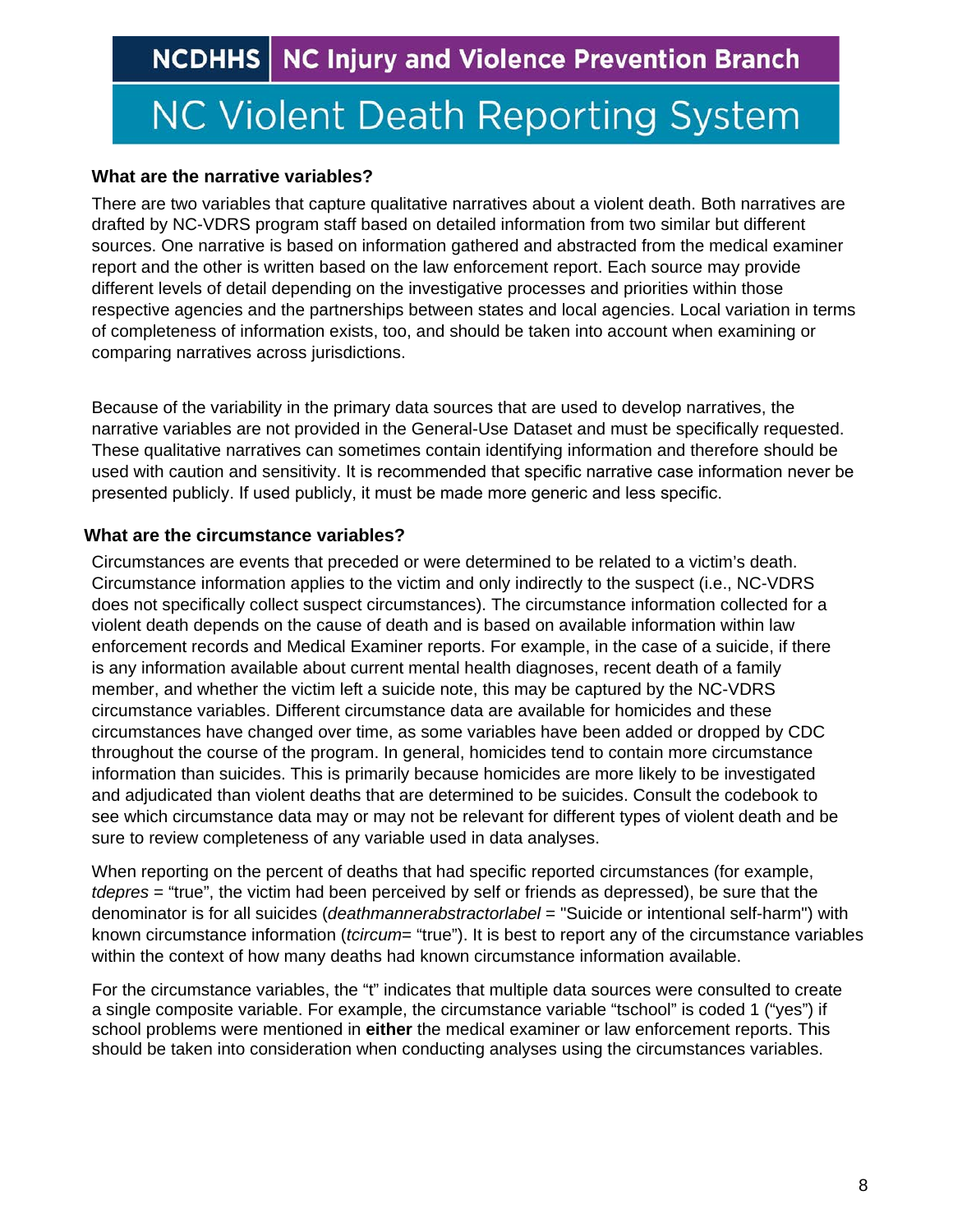# <span id="page-7-0"></span>**NC Violent Death Reporting System**

## *Sharing findings*

#### <span id="page-7-1"></span>**Are there recommended best practices for presenting my findings?**

If you intend to publish or present any findings derived from NC-VDRS data, the NC-VDRS program requests to receive a copy to review prior to publication, preferably at least 30 days before submitting your findings for publication or at least 30 days before the presentation. However, we will work with you to meet other deadlines to the fullest extent possible. If you are a researcher with a DUA in place, the review process will be set out in your DUA.

Out of consideration and respect for the family and friends of people who have died and whose information may be included in NC-VDRS, we recommend that data be presented in aggregate in a way that no individual can be identified. If no more than five deaths are available for a specific county or zip code, then demographic information related to that data should not be reported due to the risk of deductive disclosure of individuals. Similarly, narrative information can be very detailed and specific, providing another potential way for cases to be disclosed. It is recommended that specific narrative case information never be presented without modifying information to make it more generic and less specific.

When reporting rates or making any comparisons between violent incidents and population, be sure to limit your analysis to North Carolina residents only (*residencestate* = 37). There may be violent deaths recorded from out-of-state individuals (e.g., a college student from South Carolina living in Orange County but still registered as a South Carolina resident). If these deaths are included in analyses, then the data cannot be accurately reported as a rate using North Carolina population data in the denominator.

If you are reporting on proportions of cases that have certain circumstances, be sure to include only cases with known circumstances information (*tcircum*= "true") in the denominator. See circumstance question above for more information.

#### <span id="page-7-2"></span>**How do I acknowledge NC-VDRS when I present my findings?**

The source of the data should be attributed to the NC DPH NC-VDRS. When reporting your findings, include the following disclaimer as outlined in the DUA:

**"The findings and conclusions in this [presentation or publication] are those of the author(s) and do not necessarily represent the views of the** *North Carolina Department of Health and Human Services, Division of Public Health."*

## *Finishing up a project*

#### <span id="page-7-3"></span>**After I've done my proposed project, can I perform new, additional analyses?**

If you are a researcher with a DUA in place, then your DUA likely contemplates use of the data for a specific project described in the DUA. If there are new purposes or potential projects that arise, you